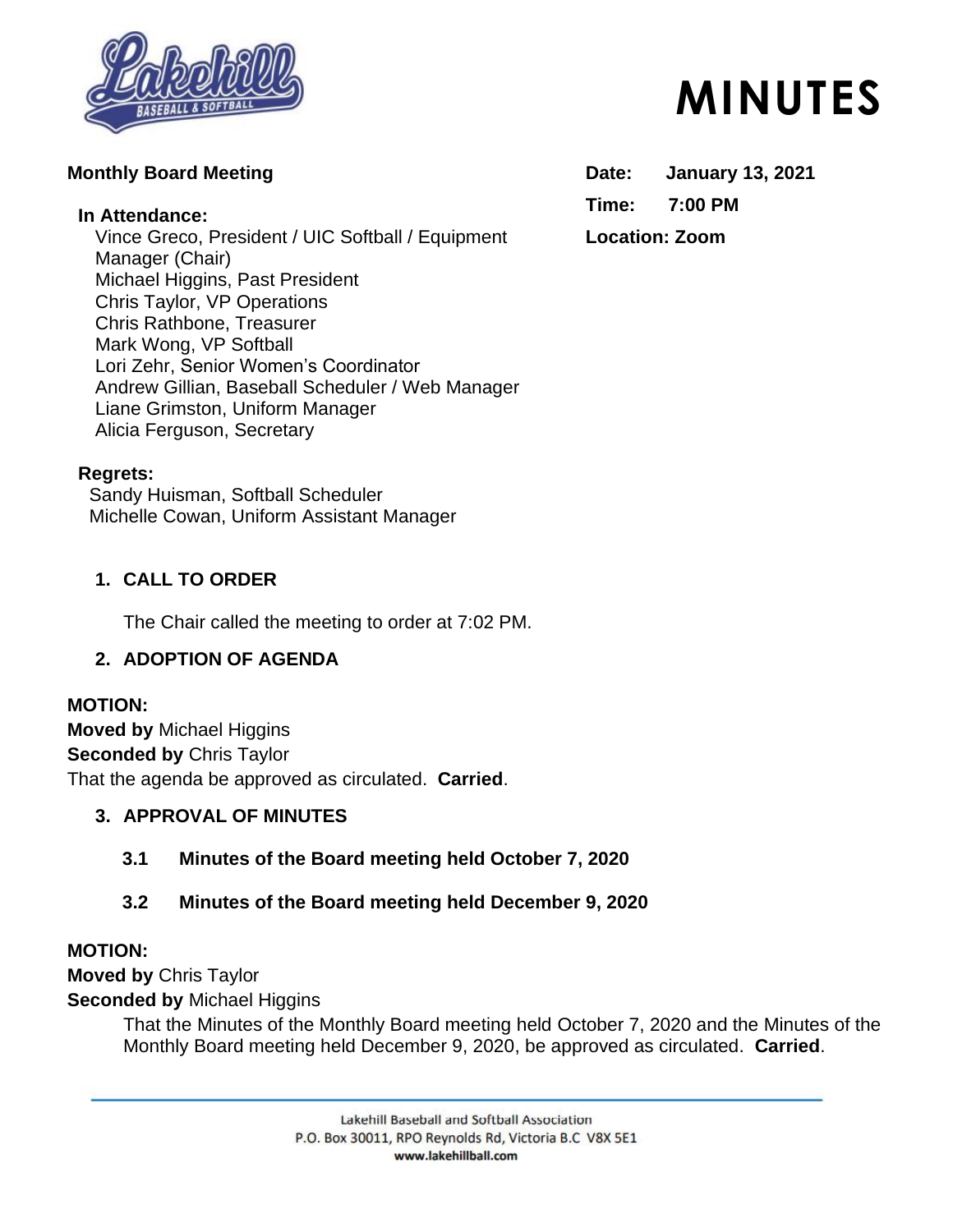# **4. UNFINISHED BUSINESS**

# **4.1 Action Items – Ongoing List (for information)**

The action items were included for information.

# **4.2 Update on Concession (Vince)**

|           | <b>Discussion included:</b>                                                                                                                                                                                                                                                                                                                                                                                                                                | <b>Responsible</b> | <b>Date</b> |
|-----------|------------------------------------------------------------------------------------------------------------------------------------------------------------------------------------------------------------------------------------------------------------------------------------------------------------------------------------------------------------------------------------------------------------------------------------------------------------|--------------------|-------------|
|           |                                                                                                                                                                                                                                                                                                                                                                                                                                                            |                    | mm/dd/yy    |
|           | Proposed concession services contract for 2021<br>provided to Chef Dave for consideration and<br>financial impacts associated with COVID that<br>may impact the renewed agreement.                                                                                                                                                                                                                                                                         | <b>Vince Greco</b> |             |
|           | Procured steam cleaning services to be<br>completed in the next couple of weeks by Rocky<br>Cross Construction Ltd. in exchange for<br>sponsorship by placing their banner in center<br>field.                                                                                                                                                                                                                                                             | <b>Vince Greco</b> | 02/05/21    |
|           | Potential procurement of exterior cleaning<br>services for mid-February by O'Callaghan<br>Exteriors in exchange for sponsorship and<br>purchase of a banner. Cleaning would include<br>treating the moss on the concession roof,<br>treating the cement walkway around the<br>concession as well as the dug outs and<br>bleachers for both baseball diamonds.<br>Options for businesses to produce banners<br>including as The Sign Pad and Houston Signs. | <b>Vince Greco</b> | 02/19/21    |
| $\bullet$ | Historical agreements with Namdor Steel for<br>sponsorship that have been unfulfilled by the<br>association and options for placement of their<br>logo including the new shed.                                                                                                                                                                                                                                                                             | <b>Vince Greco</b> |             |

## **4.3 Coach Apparel (Lori)**

| Discussion included:                                                                                                                                                                                                                                                                                                                                                                        | <b>Responsible</b>              | <b>Date</b> |
|---------------------------------------------------------------------------------------------------------------------------------------------------------------------------------------------------------------------------------------------------------------------------------------------------------------------------------------------------------------------------------------------|---------------------------------|-------------|
|                                                                                                                                                                                                                                                                                                                                                                                             |                                 | mm/dd/yy    |
| Commencement of Sunday winter clinics and<br>options for coach apparel including purchasing<br>hoodies and hats for winter and jackets and hats<br>for spring including the availability of funds for<br>the purchase.<br>Consideration of t-shirts for participants.<br>Exploring pricing options for the spring jacket<br>purchases.<br>Reviewing last year's apparel purchases for style | <b>Vince Greco</b><br>Lori Zehr |             |
| comparisons.                                                                                                                                                                                                                                                                                                                                                                                |                                 |             |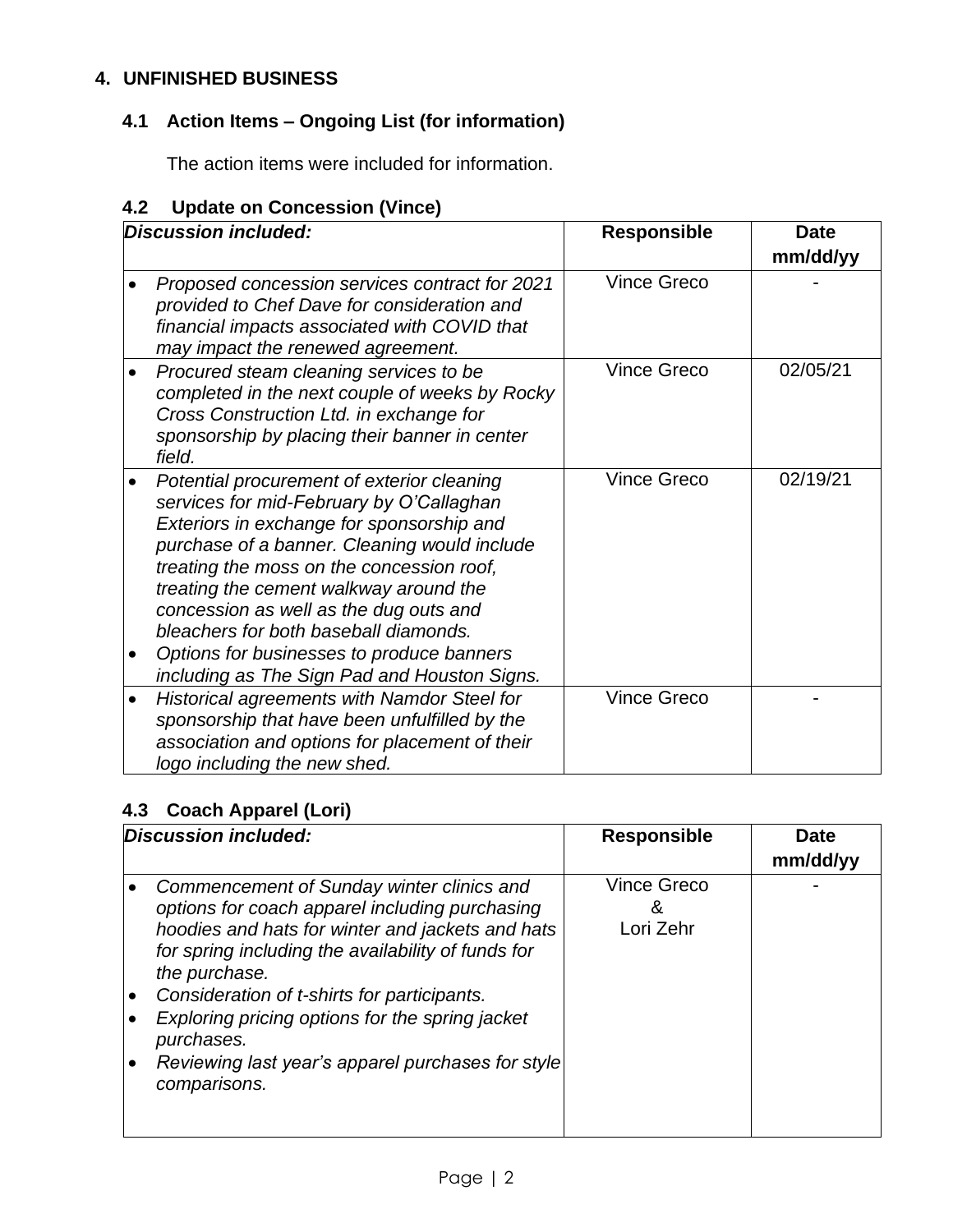| <b>MOTION:</b><br><b>Moved by Mark Wong</b><br><b>Seconded by Lori Zehr</b><br>That the Board approve purchasing Lakehill apparel<br>for the winter clinics, specifically hooded sweatshirts<br>and hats for the coaches and t-shirts for the<br>participants. Carried. | Vince Greco<br>&<br><b>Chris Rathbone</b> | 01/31/21 |
|-------------------------------------------------------------------------------------------------------------------------------------------------------------------------------------------------------------------------------------------------------------------------|-------------------------------------------|----------|
|-------------------------------------------------------------------------------------------------------------------------------------------------------------------------------------------------------------------------------------------------------------------------|-------------------------------------------|----------|

# **4.4 Progress Towards New Shed (Vince)**

| Discussion included: |                                                                                                                                                                                             | <b>Responsible</b> | <b>Date</b><br>mm/dd/yy |
|----------------------|---------------------------------------------------------------------------------------------------------------------------------------------------------------------------------------------|--------------------|-------------------------|
|                      | Delays associated with the new shed due to<br>permitting requirements and land agreements<br>and working with Saanich and Don Mann<br>Construction to ensure alignment with<br>regulations. | Vince Greco        |                         |

# **5. REPORTS**

## **5.1 Softball Winter Clinic Registration (Lori)**

| Discussion included:                                                                                                                                                                                                                                                                                                                                                                                                                                                                                               | <b>Responsible</b>                                                                                                   | <b>Date</b><br>mm/dd/yy |
|--------------------------------------------------------------------------------------------------------------------------------------------------------------------------------------------------------------------------------------------------------------------------------------------------------------------------------------------------------------------------------------------------------------------------------------------------------------------------------------------------------------------|----------------------------------------------------------------------------------------------------------------------|-------------------------|
| Higher than projected softball winter clinic<br>registration and successful safety plan<br><i>implementation.</i>                                                                                                                                                                                                                                                                                                                                                                                                  | Lori Zehr                                                                                                            |                         |
| Potential site secured for baseball winter clinics<br>$\bullet$<br>in North Saanich and consideration of clinic<br>scheduling based on costs, participant<br>maximums, and availability of the site.<br>Cost comparisons with softball winter clinics for<br>$\bullet$<br>establishment of baseball winter clinics.<br>Next steps to finalize baseball winter clinics<br>$\bullet$<br>including options for experienced volunteers to<br>lead the clinics, setting up registration, and<br>insurance requirements. | <b>Chris Taylor</b><br>&<br>Lori Zehr<br>8<br>Michael Higgins<br><b>Chris Rathbone</b><br>&<br><b>Andrew Gillian</b> | 01/31/21                |

## **5.2 2020 Equipment Bags & Key Returns (Vince)**

| Discussion included: |                                                                                                                                                                                                                                                                                                                                                                    | <b>Responsible</b> | <b>Date</b><br>mm/dd/yy |
|----------------------|--------------------------------------------------------------------------------------------------------------------------------------------------------------------------------------------------------------------------------------------------------------------------------------------------------------------------------------------------------------------|--------------------|-------------------------|
|                      | Options for surplus helmet supply, and concerns<br>of equipment sharing practices due to COVID,<br>including purging the supply and implementing a<br>borrowing/signing out system or selling helmets<br>at a reduced price.<br>Seeking discount options with a local business<br>such as Kirby's Source for Sports to reduce<br>equipment costs for participants. | <b>Vince Greco</b> |                         |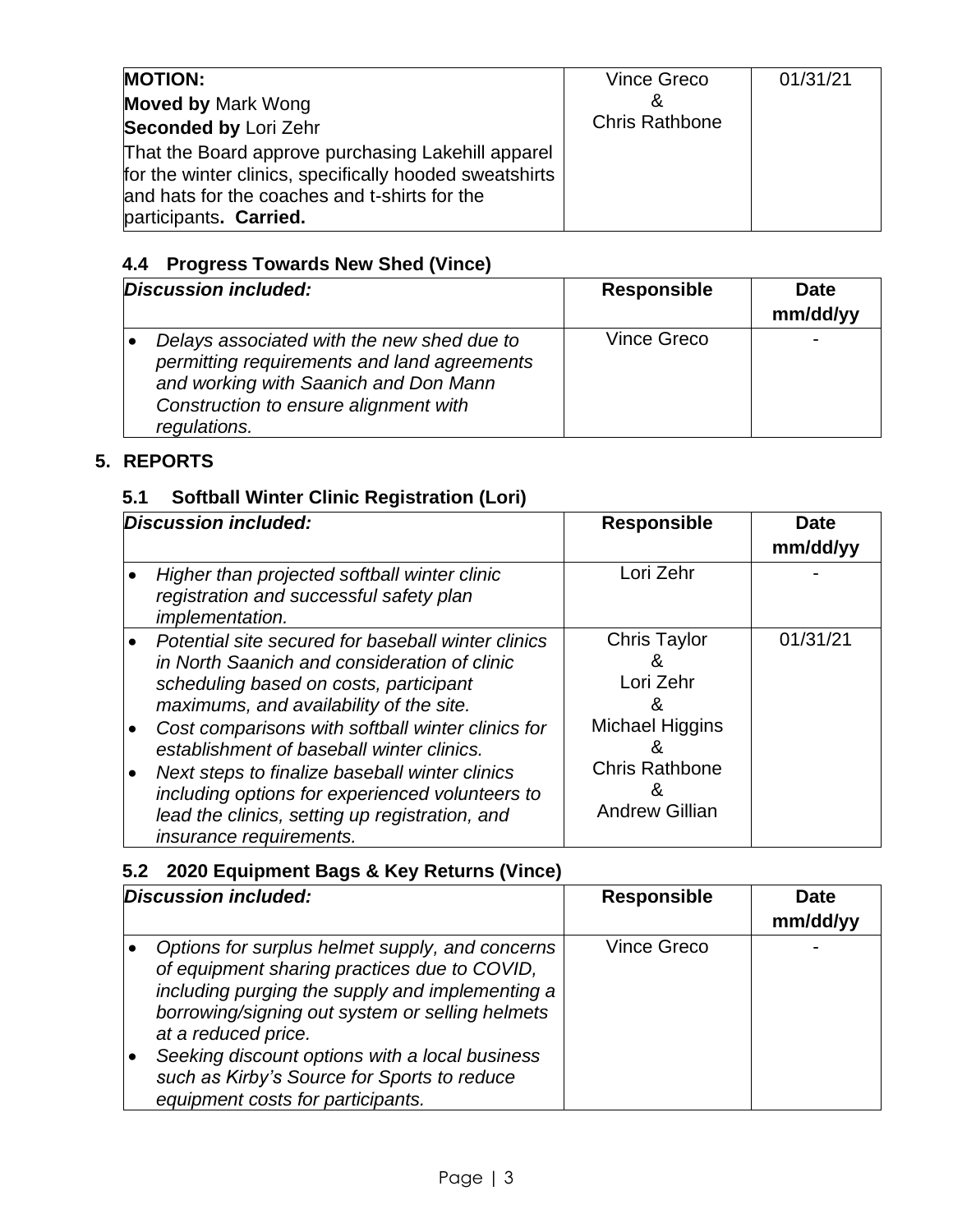| Purging equipment supply further when time<br>permits and options for creative recycling<br>expressions with the retired equipment such as<br>art sculptures as permitted by Saanich.<br>Equipment needs including determining the<br>number of softball bats needed and immediate<br>purchase of additional batting nets for the U12<br>and U10 winter clinics.<br>Concerns related to the number of keys given<br>out historically and consideration of switching<br>locks. |                               |          |
|-------------------------------------------------------------------------------------------------------------------------------------------------------------------------------------------------------------------------------------------------------------------------------------------------------------------------------------------------------------------------------------------------------------------------------------------------------------------------------|-------------------------------|----------|
| Following up on an unreturned equipment bag<br>and missing batting nets.                                                                                                                                                                                                                                                                                                                                                                                                      | Lori Zehr<br>&<br>Vince Greco | 01/15/21 |

## **5.3 Criminal Record Checks (Vince)**

| Discussion included:                                                                                                                                      | <b>Responsible</b> | <b>Date</b><br>mm/dd/yy |
|-----------------------------------------------------------------------------------------------------------------------------------------------------------|--------------------|-------------------------|
| Progress towards setting up access to the<br>Ministry's Criminal Records Review Program for<br>completion of record checks for workers and<br>volunteers. | Vince Greco        |                         |

# **5.4 Concession (Vince)**

| Discussion included:                                  | <b>Responsible</b> | <b>Date</b><br>mm/dd/yy |
|-------------------------------------------------------|--------------------|-------------------------|
| This item was discussed under Unfinished<br>Business. |                    |                         |

# **5.5 Uniforms - Jersey vs. Dri-fit Clarification (Liane)**

| <b>Discussion included:</b>                                                                                                                                                                                                                                                                                                                                                                                                                                                                                                                                                 | <b>Responsible</b>    | Date<br>mm/dd/yy |
|-----------------------------------------------------------------------------------------------------------------------------------------------------------------------------------------------------------------------------------------------------------------------------------------------------------------------------------------------------------------------------------------------------------------------------------------------------------------------------------------------------------------------------------------------------------------------------|-----------------------|------------------|
| Cost comparisons of jersey vs. dri-fit uniforms<br>and rationale for the preference of jersey<br>material due to its odor and moisture control.<br>Consideration of purchasing mid-range cost<br>sublimated uniforms as a cost savings trial in<br>future years after the recently purchased<br>uniforms have been utilized.<br>Options for online fanwear apparel and<br>communicating to Bruce a recommendation of<br>providing blue color options only and ensuring a<br>maximum of 10-12 items with a preference to<br>include short sleeve shirts, long sleeve shirts, | <b>Liane Grimston</b> |                  |
| hoodies, and hats, in dri-fit and cotton materials.                                                                                                                                                                                                                                                                                                                                                                                                                                                                                                                         |                       |                  |
| Distributing the extra Timbits shirts to the U10<br>clinics.                                                                                                                                                                                                                                                                                                                                                                                                                                                                                                                | Mark Wong             |                  |